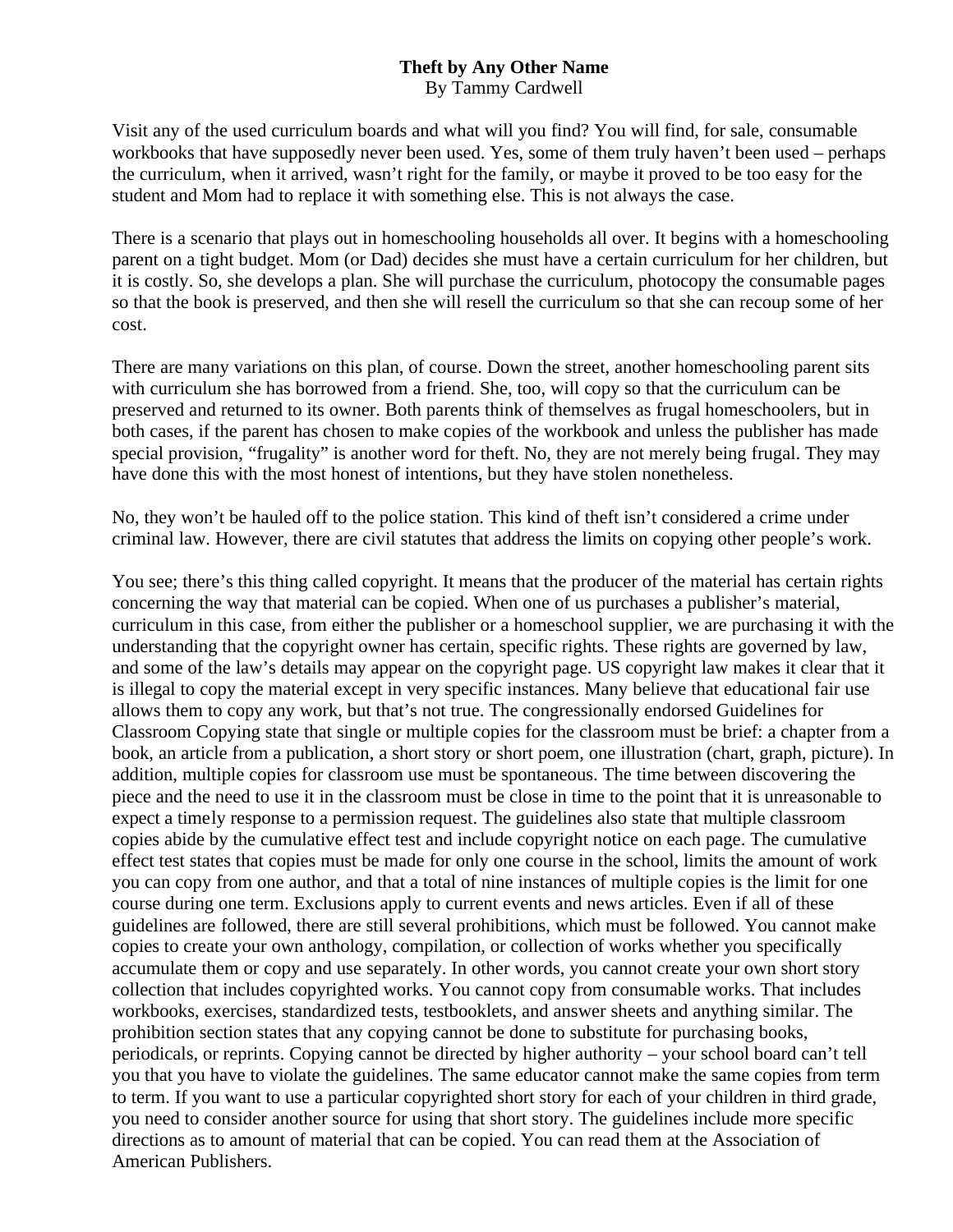You cannot make copies that fall outside these guidelines not for extra students, not for sharing with homeschool friends, not with the intent to resell it later. If the book is a consumable workbook, you cannot make extra copies. Extra students each require their own, purchased copies. That, convenient or not, is the law. It's also important to note that since March 1, 1989 a copyright notice does not have to appear in the book for the copyright laws to apply to the work.

"But that's not fair!" some might cry, "No one does it that way!" The second statement, of course, is ridiculous; every parent knows that "But everyone is doing it!" has never been an acceptable excuse. The first statement, however, many homeschool publishers agree with to a point. This is why they either offer extra student books at reduced prices or add extra clauses to their copyright notices, granting the purchaser more rights than the standard notice allows. Cindy Rushton, for instance, includes an extra proviso in her copyright notice in one book that I have on hand. I include the complete copyright notice here, to illustrate the wording of a standard notice, highlighting her extra clause.

No portion of this publication may be reproduced, stored in a retrieval system or transmitted by any means, electronic, mechanical, photocopy, recording, or otherwise, without expressed written permission from the publisher. Permission is granted for copies of reproducible pages to be made for use within your own family.

This is a generous move, and one that Mrs. Rushton is in no way required to make, but she's a homeschooling parent too (Most homeschool publishers are!) and she's on a tight budget too (Most homeschool publishers are!), so she understands the financial needs of a family and helps in any way she can. Note, however, that she is not giving anyone the right to make copies for other people. Nor is she giving anyone the right to make copies so that the book can appear unused and thus be easier to sell on the used curriculum market.

At least one publisher goes even further than this. On the copyright page of LightHome Publications titles, you will find the following note.

We want to be sure you know that our curriculum materials are REPRODUCIBLE, meaning that the purchaser is allowed to copy any and all pages for multiple children in the same family (emphasis mine), as often as needed. That is our family friendly policy. In addition, if you know of a needy home schooling family who need this book, you may make copies for them as needed, if they truly cannot afford adequate curriculum. (Again, emphasis mine)

This is a rare and very generous offer, one inspired by the owners' homeschooling history and a concern for homeschoolers who may be at risk, legally, because they cannot afford adequate curriculum to meet their state's requirements. As owner Joy Marie Dunlap explained to me in email…

Our specific policy is worded as the Lord showed us as we prayed. If a home schooling family cannot otherwise afford to provide their children with a fully adequate home education (i.e. if there is any lack that could become a legal liability along the lines of educational neglect due to lack of adequate materials in ANY aspect of their children's education), we want our customers to feel free to share our LightHome curriculum as needed with that home schooling family.

We are determined that no home schooling family ever get in trouble for anything we could help with. That is the carefully prayed-through reasoning behind our copyright notice.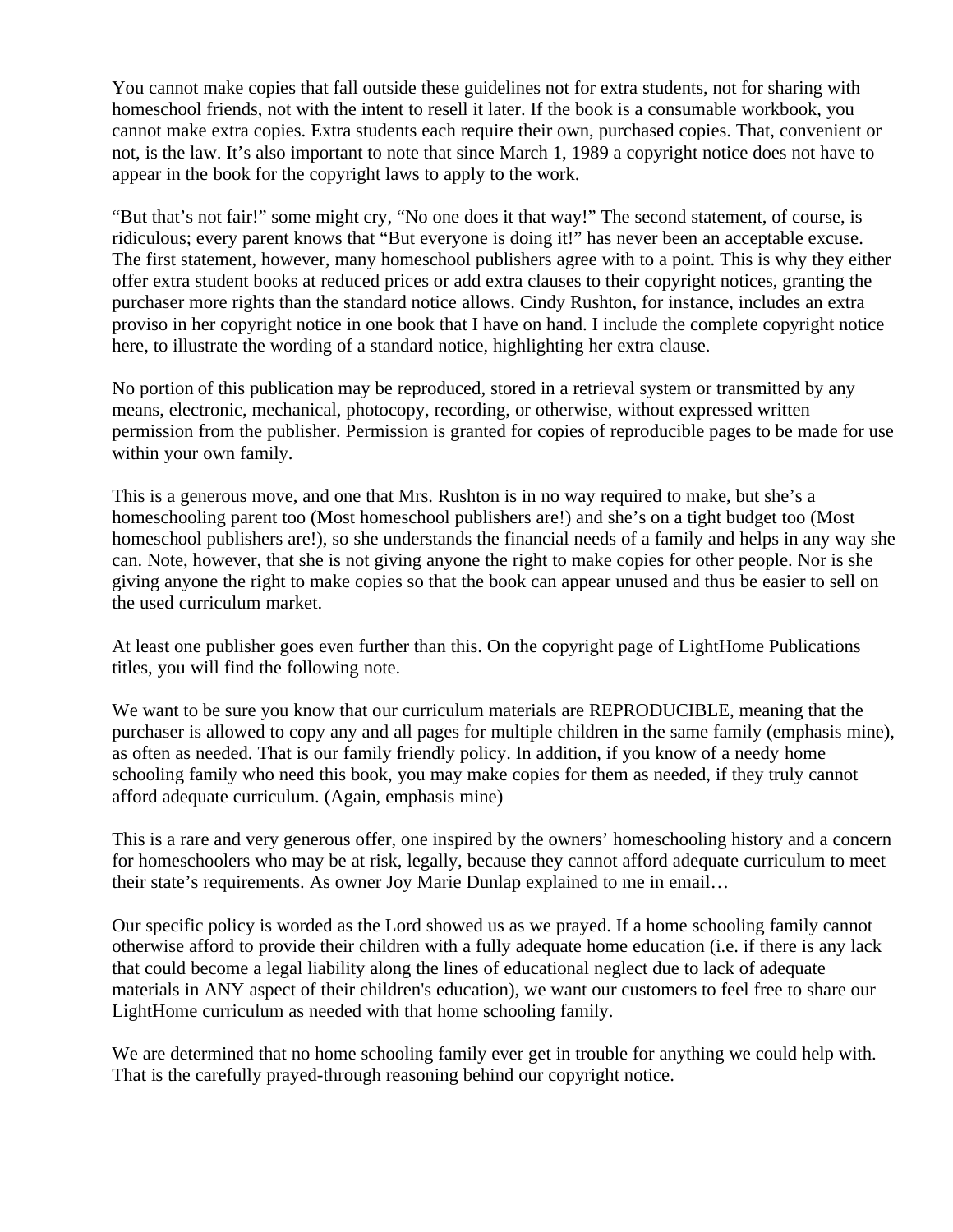Here is a company that has chosen to make a generous exception where the right to copy (copyright) is concerned. It is necessary, however, to remember that they are the exception, and that even their exception has specific boundaries. Step outside the boundaries of the specific copying rights that they grant and you have violated copyright law.

Too, the buyer may have been granted the right to make copies for extra children within their household, but the book remains a consumable item and the publisher expects the buyer to consume it – not to preserve it and resell it. Consequently, the one who purchases a consumable product, makes copies for all their children, and then resells the workbook as unused, is taking advantage of the publishers generosity and then cheating them of another family's purchase.

Think about it from the author's or publisher's point of view. Between them, the people involved in this project have likely invested more than a year of their lives in this one book. The buyer may look at it and see that it is a certain sized book selling at a specific price and judge whether or not the book is worth its cost, but they are not simply buying the book itself. They are buying access to the ideas that someone has labored over, both to conceive and then to present in a usable manner. They are not merely paying for the book and what it actually cost to manufacture it. They are paying the author, the copy editor, the designer, the publicist and more. They are paying for the printing, the advertising, the shipping of review copies, the author's travel expenses as he goes to book signings, and more. All of these things are figured into the cost of the book? Of course! How else is that cost to be recouped? Each book sold puts the publisher closer to making a profit – or, all-too-often, just breaking even. Publishers risk a lot every time they publish new books. The risk is compounded when others steal from them by acting as if they have rights that they have never actually purchased. The Bible says the worker is worthy of his hire, and in this case, the worker is not paid adequately when the used curriculum market is flooded with copies that shouldn't be there.

Since homeschoolers tend to follow this copy/sell path in the name of saving money, perhaps it would help to consider the money situation from the other side.

A publisher prints a book. Let's say the book sells for \$20.00. Most of the book's sales will not be direct; they'll be through distributors, wholesalers and bookstores, each of which gets a hefty discount. On average, that works out to about 50%, so the publisher is now down to \$10.00 on the book. If the publisher printed a massive quantity of books up front (Which most homeschool publishers cannot do!) and did well on his printing costs, he paid around \$3.00 for the book, which brings him down to \$7.00. No book sells if it is not advertised, so he'll have sent out review copies (which costs money), put it on his website (which costs money), put ads in various places (Which costs huge amounts of money!), gone to book signings and made conference appearances (Need I repeat myself?), etc., to the tune of about \$1.00 per book. Now he's down to \$6.00.

I could keep going, taking out all of the company's overhead (electricity, employee pay, telephone, etc.), author's royalties if the author isn't the publisher (Self-publishing authors are seldom able to pay themselves royalties.) and more until you'd see that on a \$20.00 book a publisher is doing well if he clears \$2.00 – and our fictional publisher only clears that \$2.00 per book if he sells all of the copies he has printed. Believe me, that as much as the homeschooler on a budget needs to save money when possible, the publisher has an equal or greater need to sell every book he can!

The next time you consider buying or selling on the used curriculum market, think carefully about the transaction before entering into it. If the book you are selling or purchasing was copied in order to preserve it for sale, you're cheating the publisher out of a sale. The next time a friend down the street asks to borrow your curriculum, consider her purpose. Does she plan to copy all of the pages so she'll not have to buy it herself? In both cases, you are hurting the curriculum publisher, whether the hurt given is obvious or not.